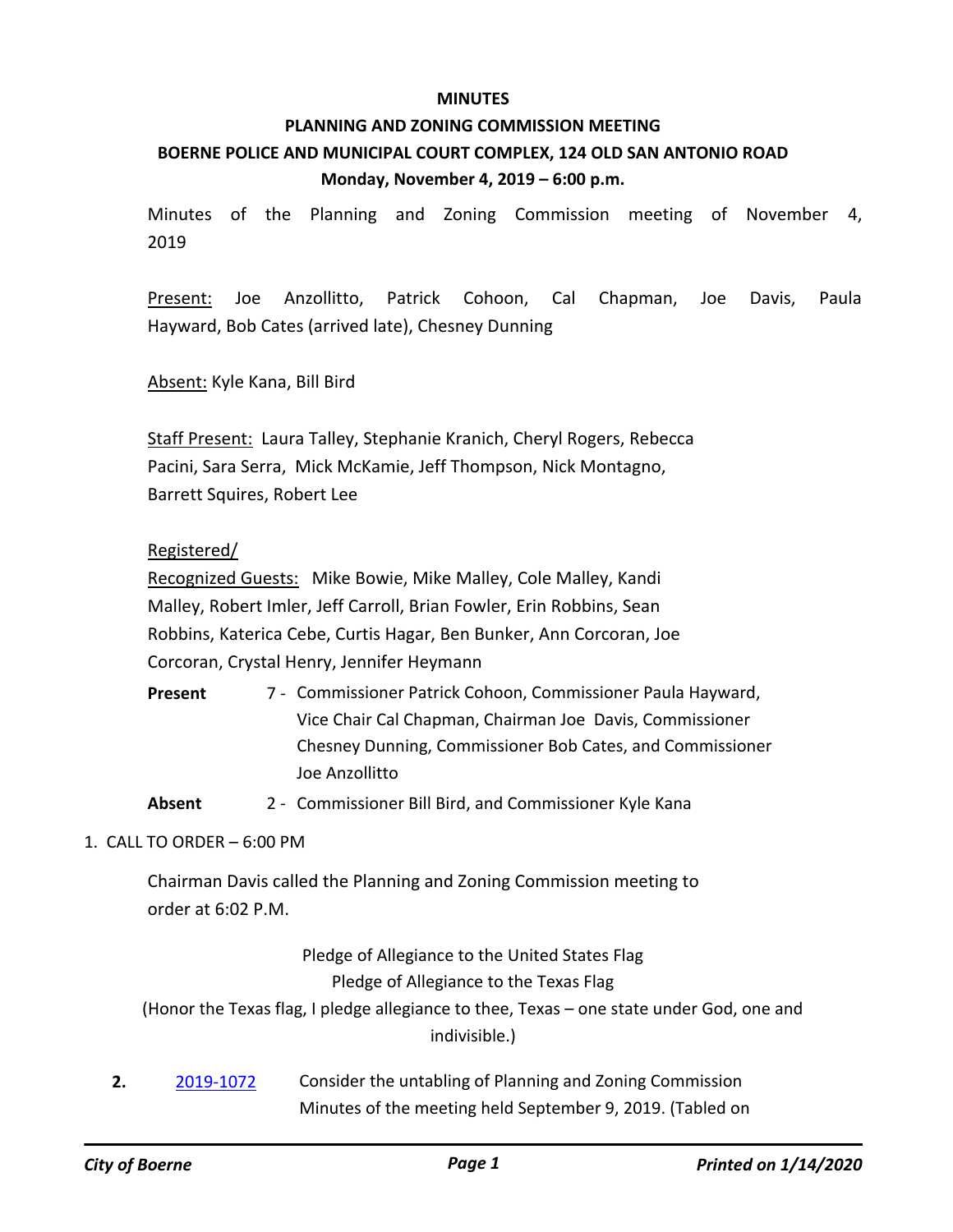#### 10/07/2019)

**COMMISSIONER COHOON MADE A MOTION TO APPROVE UNTABLING THE PLANNING AND ZONING COMMISSION MINUTES OF THE MEETING HELD SEPTEMBER 9, 2019. (TABLED ON 10/07/2019). COMMISSIONER HAYWARD SECONDED THE MOTION. THE MOTION CARRIED BY THE FOLLOWING VOTE:**

Yeah: 5 - Commissioner Cohoon, Commissioner Hayward, Vice Chair Chapman, Commissioner Dunning, and Commissioner Anzollitto

Absent: 3 - Commissioner Cates, Commissioner Bird, and Commissioner Kana

#### 3. APPROVAL OF MINUTES

[2019-1073](http://boerne.legistar.com/gateway.aspx?m=l&id=/matter.aspx?key=4899) Approval of Planning and Zoning Commission Minutes of the meetings held September 9, 2019, October 7, 2019, the Special Called Joint City Council and Planning and Zoning Commission Meeting held October 8, 2019 and the Special Called Planning and Zoning Commission Meeting held October 21, 2019.

**COMMISSIONER COHOON MADE A MOTION TO APPROVE THE PLANNING AND ZONING COMMISSION MINUTES OF THE MEETINGS HELD SEPTEMBER 9, 2019, OCTOBER 7, 2019, THE SPECIAL CALLED JOINT CITY COUNCIL AND PLANNING AND ZONING COMMISSION MEETING HELD OCTOBER 8, 2019 AND THE SPECIAL CALLED PLANNING AND ZONING COMMISSION MEETING HELD OCTOBER 21, 2019. COMMISSIONER HAYWARD SECONDED THE MOTION. THE MOTION CARRIED BY THE FOLLOWING VOTE:**

- Yeah: 5 Commissioner Cohoon, Commissioner Hayward, Vice Chair Chapman, Commissioner Dunning, and Commissioner Anzollitto
- Absent: 3 Commissioner Cates, Commissioner Bird, and Commissioner Kana
- **4.** [2019-1080](http://boerne.legistar.com/gateway.aspx?m=l&id=/matter.aspx?key=4906) EXECUTIVE SESSION IN ACCORDANCE WITH THE TEXAS GOVERNMENT CODE: A. SECTION 551.071 - CONSULTATION WITH ATTORNEY (House Bill 3167, amendments to Texas Local Government Code, Chapter 212)

The Planning and Zoning Commission did not reconvene into Executive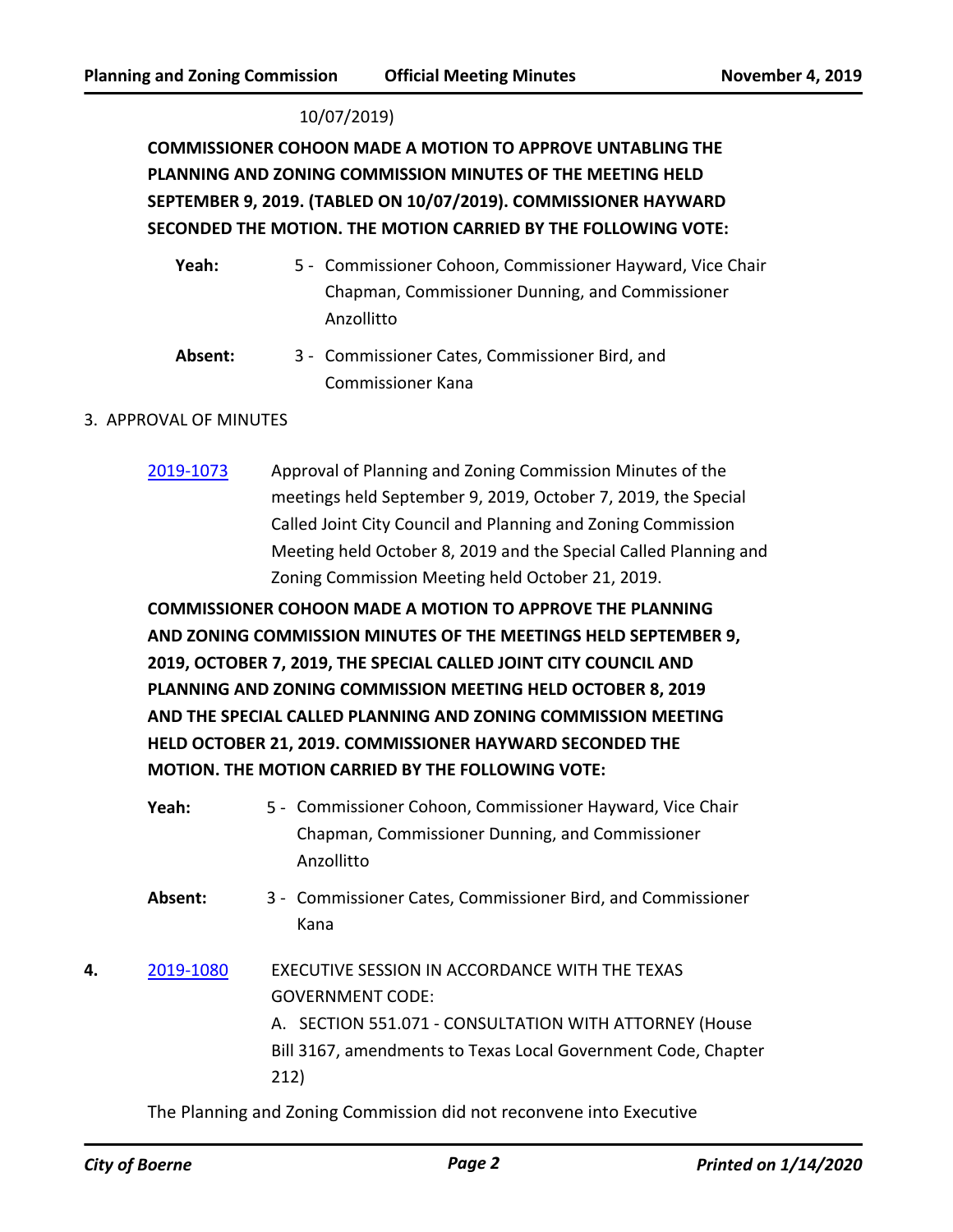Session.

5. CONFLICTS OF INTEREST

There were none.

6. PUBLIC COMMENTS: This is the opportunity for visitors and guests to address the Planning and Zoning Commission on any issue. The Planning and Zoning Commission may not discuss any presented issue, nor may any action be taken on any issue at this time. (Attorney General opinion – JC-0169)

Mr. Michael Bowie, 103 Lake Spur, stated his opposition regarding the Shoreline Park development.

Mr. Mike Malley, 165 Lake Front Drive, stated his opposition regarding the Shoreline Park development.

7 - Commissioner Patrick Cohoon, Commissioner Paula Hayward, Vice Chair Cal Chapman, Chairman Joe Davis, Commissioner Chesney Dunning, Commissioner Bob Cates, and Commissioner Joe Anzollitto **Present** 

**Absent** 2 - Commissioner Bill Bird, and Commissioner Kyle Kana

**COMMISSIONER CATES REQUESTED TO MOVE THE ORDER OF AGENDA ITEMS. THE DISCUSSION ITEM NUMBER 2019-1081 AND ACTION ITEM NUMBER 2019-1076 WERE MOVED AFTER PUBLIC COMMENTS. COMMISSIONER CATES MADE A MOTION TO APPROVE MOVING ITEM NUMBERS 2019-1082 AND 2019-1076. COMMISSIONER CHAPMAN SECONDED THE MOTION. THE MOTION CARRIED BY THE FOLLOWING VOTE:**

| Yeah: | 4 - Vice Chair Chapman, Commissioner Dunning, Commissioner |
|-------|------------------------------------------------------------|
|       | <b>Cates, and Commissioner Anzollitto</b>                  |

- **Nay:** 2 Commissioner Cohoon, and Commissioner Hayward
- **Absent:** 2 Commissioner Bird, and Commissioner Kana
- Abstain: 1 Chairman Davis

#### **ITEMS FOR DISCUSSION**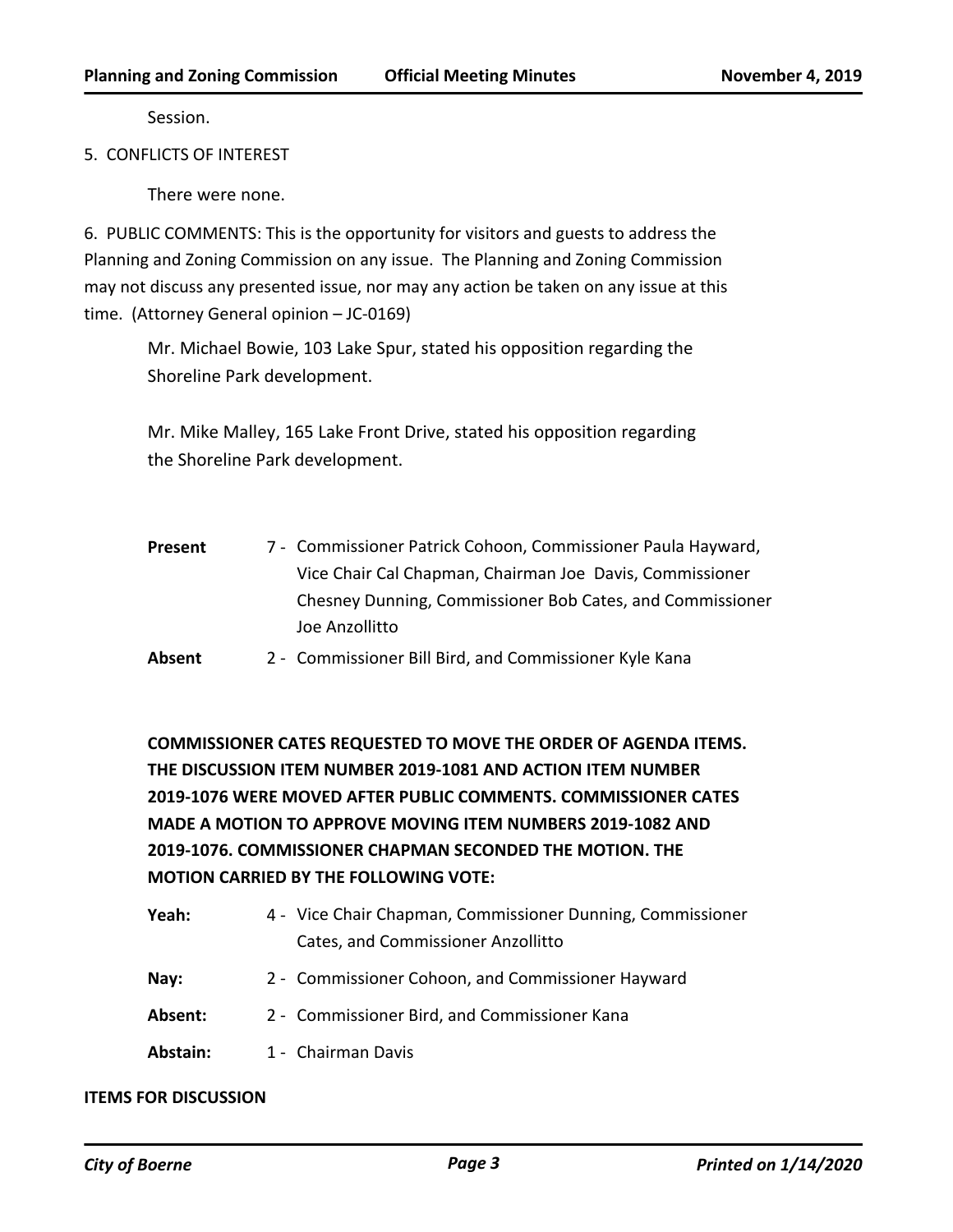### [2019-1081](http://boerne.legistar.com/gateway.aspx?m=l&id=/matter.aspx?key=4907) c. Discussion on Development "Moratorium"

Mr. Mick McKamie spoke regarding the process of a development moratorium. Boerne has adopted two development moratoriums which limited development within the City. The first occuring back in the early 2000's and again in 2008 for the consideration of the expansion of the Historic District. In Texas there are two different types of development moratoriums. One is to address inadequate public facilities, typically up to 120 days to allow for planning by the City to maintain and provide adequate services and facilities to handle new development. The second type is based on pending or imminent dangers or hazards to the community based on the type of development that could occur, allowing for time to study and implement or remedy any short comings that exist and can only be adopted for 90 days. The City of Bastrop adopted a moratorium based on inadequate regulations to address development in several different sections of the city. Various cities throughout Texas have imposed moratoriums however, it is not very common and implementation is not a simple process. The procedures are the same for every City and activating a moratorium requires City Council approval.

#### ITEMS FOR ACTION

**10.** [2019-1076](http://boerne.legistar.com/gateway.aspx?m=l&id=/matter.aspx?key=4902) Reconsider the Preliminary Plat for Shoreline, Phase 2, 34 Residential lots, 3 open space lots, 8.06 acres, (KAD No. 302217), as required by to Texas Local Government Code Sec. 212.095. Take necessary action.

Ms. Laura Talley spoke regarding the previously denied preliminary plat request. Ms. Talley advised the commission that the developer responded to the denial by stating that the commission did not state how the drainage study was deficient thereby providing no opportunity for remedy. State Law requires that the commission reconsider the plat within 15 days.

Mr. Jeff Moeller, consultant engineer with Moeller & Associates, reviewed the Master Plan drainage study and the Phase 1 plans. Mr. Moeller spoke regarding the submittals he reviewed. There have been multiple in-depth and detailed reviews.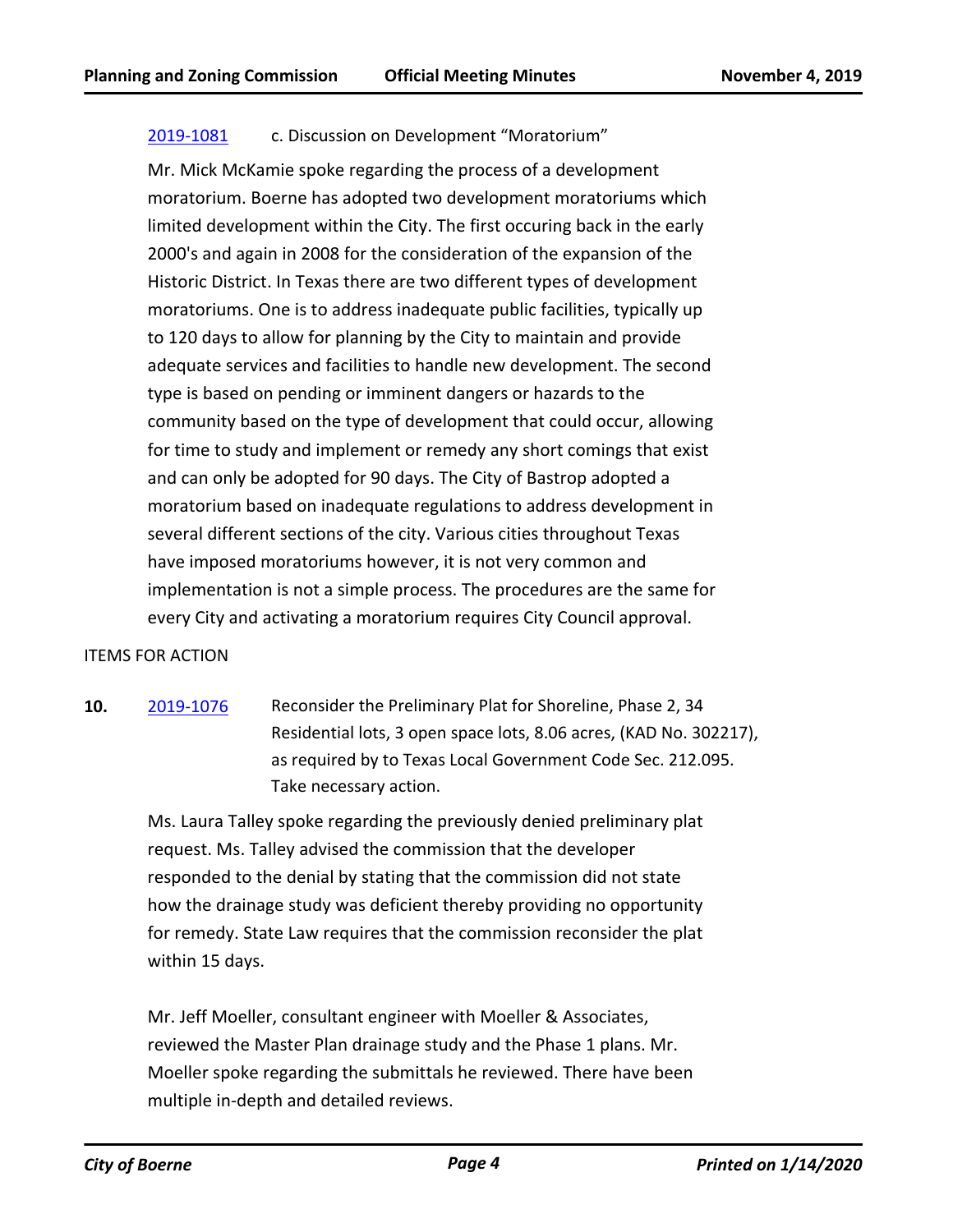Mr. Troy Dorman, with Halff Associates, spoke regarding the stream buffer.

Chairman Davis stated the Commission may only deny approval of a plat for specific reason listed in state law, as the commission did not clearly articulate a specific condition for denying the previous submittal of the plat they must vote on the previously denied item again.

# **NO ACTION WAS TAKEN, PRELIMINARY PLAT WILL BE APPROVED BY OPERATION OF LAW AS PER TLGC 212.009(D).**

7. CONSENT AGENDA: All items listed below within the Consent Agenda are considered to be routine by the Planning and Zoning Commission and may be enacted with one motion. There will be no separate discussion of items unless a Commission Member or citizen so requests, in which event the item may be moved to the general order of business and considered in its normal sequence. The following final plat shall be approved conditionally.

[2019-1074](http://boerne.legistar.com/gateway.aspx?m=l&id=/matter.aspx?key=4900) a. Consider the final plat for Esperanza, Phase 2E, 34.470 acres, 108 residential lots and 1 open space lot, located along Maravillas, Crossfire, Cordova, and Simpatico, (KAD No. 50520 & 15028). Take necessary action.

**COMMISSIONER COHOON MADE A MOTION TO APPROVE THE FINAL PLAT FOR ESPERANZA, PHASE 2E, 34.470 ACRES, 108 RESIDENTIAL LOTS AND 1 OPEN SPACE LOT, LOCATED ALONG MARAVILLAS, CROSSFIRE, CORDOVA, AND SIMPATICO, (KAD NO. 50520 & 15028). COMMISSIONER DUNNING SECONDED THE MOTION. THE MOTION CARRIED BY THE FOLLOWING VOTE:**

- Yeah: 6 Commissioner Cohoon, Commissioner Hayward, Vice Chair Chapman, Commissioner Dunning, Commissioner Cates, and Commissioner Anzollitto
- **Absent:** 2 Commissioner Bird, and Commissioner Kana

#### ITEMS FOR ACTION

**8.** [2019-1077](http://boerne.legistar.com/gateway.aspx?m=l&id=/matter.aspx?key=4903) Consider the approval of an on-site sewage facility for 138 Sharon Drive (KAD No. 21867), as provided by the City of Boerne Subdivision Ordinance, Article 7, Section 06. On-Site Sewage Facilities, which allows an on-site sewer system rather than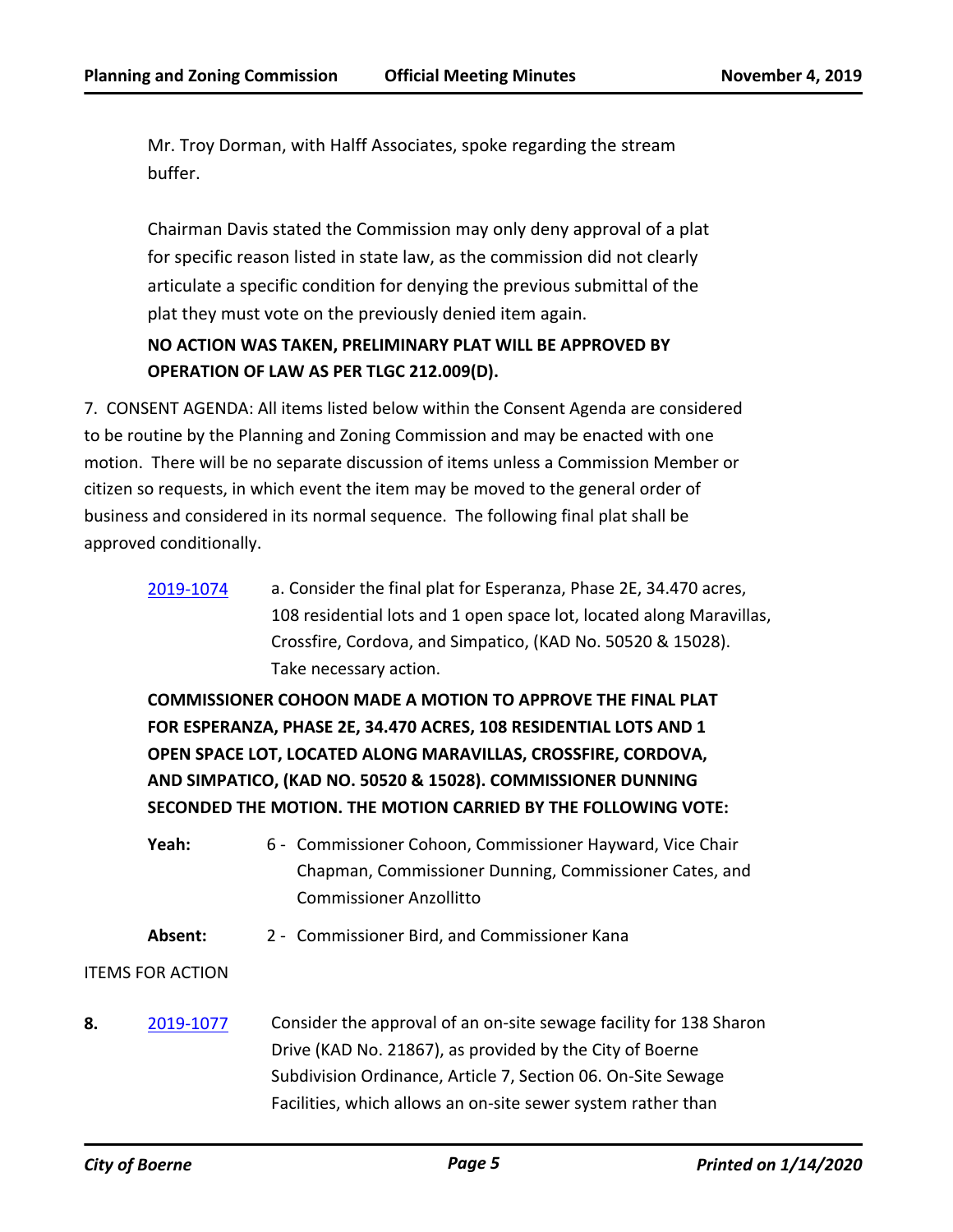connection to the City of Boerne sanitary sewer system. Take necessary action.

Ms. Rebecca Pacini explained the request for the property owner to continue using the on-site sewage facility for the property address. The cost would equate to thousands of dollars for the property owner to connect to City utility. Staff is supportive and recommends approval.

**COMMISSIONER CHAPMAN MADE A MOTION TO APPROVE THE ON-SITE SEWAGE FACILITY FOR 138 SHARON DRIVE (KAD NO. 21867), AS PROVIDED BY THE CITY OF BOERNE SUBDIVISION ORDINANCE, ARTICLE 7, SECTION 06. ON-SITE SEWAGE FACILITIES, WHICH ALLOWS AN ON-SITE SEWER SYSTEM RATHER THAN CONNECTION TO THE CITY OF BOERNE SANITARY SEWER SYSTEM. COMMISSIONER COHOON SECONDED THE MOTION. THE MOTION CARRIED BY THE FOLLOWING VOTE:**

- Yeah: 6 Commissioner Cohoon, Commissioner Hayward, Vice Chair Chapman, Commissioner Dunning, Commissioner Cates, and Commissioner Anzollitto
- **Absent:** 2 Commissioner Bird, and Commissioner Kana
- **9.** [2019-1075](http://boerne.legistar.com/gateway.aspx?m=l&id=/matter.aspx?key=4901) Consider a variance to the Subdivision Ordinance, Article 5, Street Specifications and Construction Standards, Section 5.11.010, Access Restricted Entrance Design Standards, A. Access Standards, to allow a stacking distance of 60 feet from the right-of-way of Esperanza Boulevard to the first vehicle stopping point for Esperanza Phase 2F (KAD No. 15028). Take necessary action.

Ms. Rebecca Pacini explained the requirements for vehicular stacking at gates on private streets is set at 100 feet. The variance requested is for a stacking distance of 60 feet from the right-of-way of Esperanza Blvd to the first vehicle stopping point, where a electronic keypad is typically placed. The developer will mitigate the lesser stacking by providing 355 feet for the left turn lane on Esperanza Blvd and 200 feet on Esperanza Blvd for the right turn lane to provide room for additional stacking. The variance will not have adverse impact to the general safety of the public. Staff is supportive and recommends approval.

Jeff Carroll, engineer for the developer, explained the variance request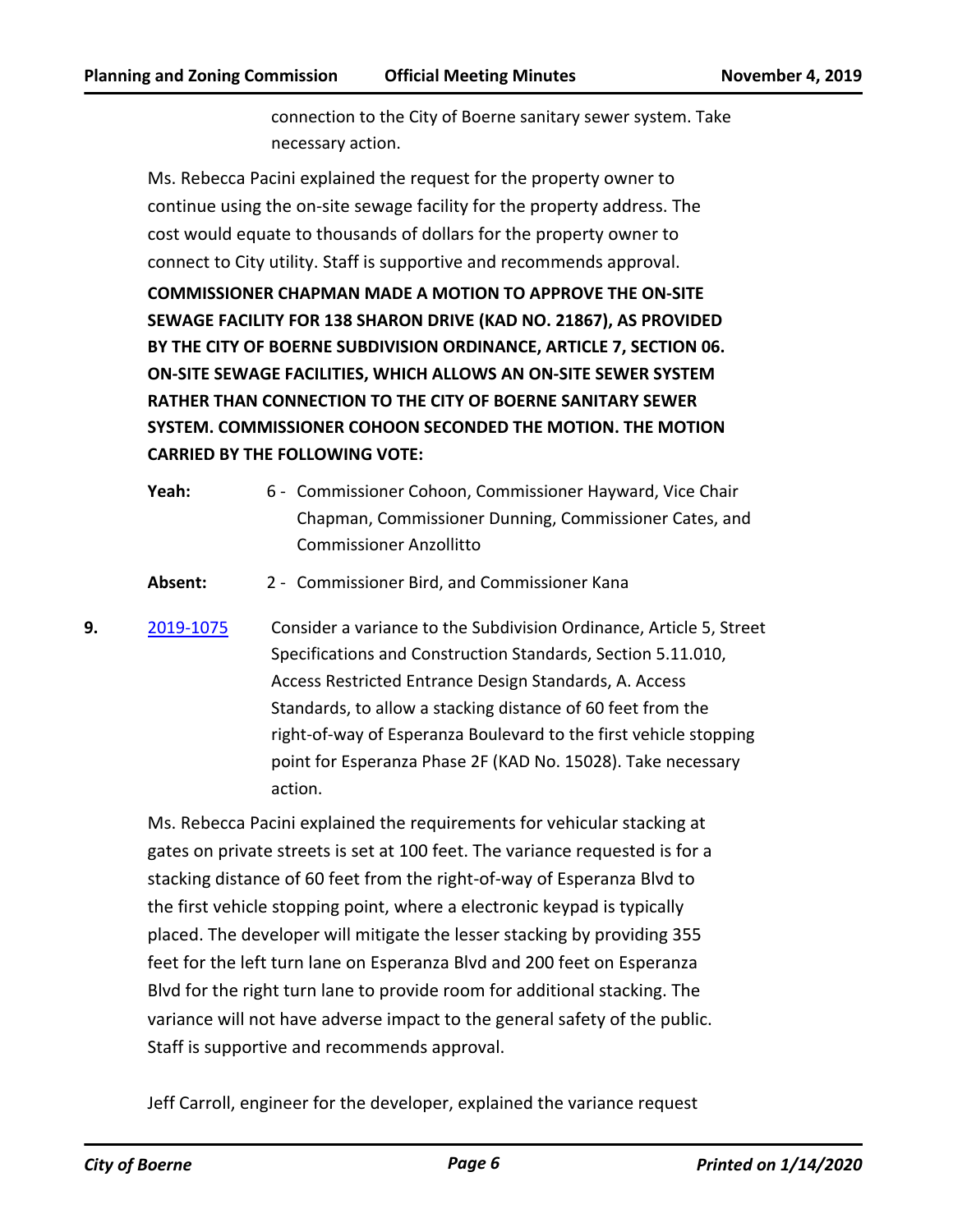and the design of the road as being a collector road. Mr. Carroll explained where the location would be inside the development and how it would assist with getting people out of the travel lanes of Esperanza Blvd.

**COMMISSIONER CATES MADE A MOTION TO APPROVE A VARIANCE TO THE SUBDIVISION ORDINANCE, ARTICLE 5, STREET SPECIFICATIONS AND CONSTRUCTION STANDARDS, SECTION 5.11.010, ACCESS RESTRICTED ENTRANCE DESIGN STANDARDS, A. ACCESS STANDARDS, TO ALLOW A STACKING DISTANCE OF 60 FEET FROM THE RIGHT-OF-WAY OF ESPERANZA BOULEVARD TO THE FIRST VEHICLE STOPPING POINT FOR ESPERANZA PHASE 2F (KAD NO. 15028), NOTING THAT THE APPLICANT'S APPLICATION STATED 40 FEET BUT THE VARIANCE APPROVAL IS FOR 60 FEET AND THE STOPPING POINT WILL BE AT THE ELECTRONIC KEYPAD, IN ADDITION THE LEFT TURN LANES AND THE RIGHT TURN DECELERATION LANES BE NOTED AND SHOWN ON THE PRELIMINARY PLAT. COMMISSIONER ANZOLLITTO SECONDED THE MOTION. THE MOTION CARRIED BY THE FOLLOWING VOTE:**

**Absent:** 2 - Commissioner Bird, and Commissioner Kana

# 11. ITEMS FOR DISCUSSION

[2019-1078](http://boerne.legistar.com/gateway.aspx?m=l&id=/matter.aspx?key=4904) a. Presentation by Carissa Cox with Mosaic to discuss Sign Chapter of the UDC

Ms. Carissa Cox, consultant with Mosaic, updated the P&Z Commission regarding the Sign Chapters of the UDC. A selected sign committee has been working on the revisions for Chapter 9 with Ms. Cox and the City. Ms. Cox briefed the Commission on revisions made with the chapters which included; sign provisions, prohibited signs, exempted signs, nonconforming signs, sign measurement, sign parts, relative sign height, measuring sign area, vertical clearance and project, general sign standards, modifications for overlay districts, general standards for freestanding signs, signs on accessory structures and master sign agreements.

[2019-1079](http://boerne.legistar.com/gateway.aspx?m=l&id=/matter.aspx?key=4905) b. Presentation by Troy Dorman with Halff Associates on Low

Yeah: 6 - Commissioner Cohoon, Commissioner Hayward, Vice Chair Chapman, Commissioner Dunning, Commissioner Cates, and Commissioner Anzollitto